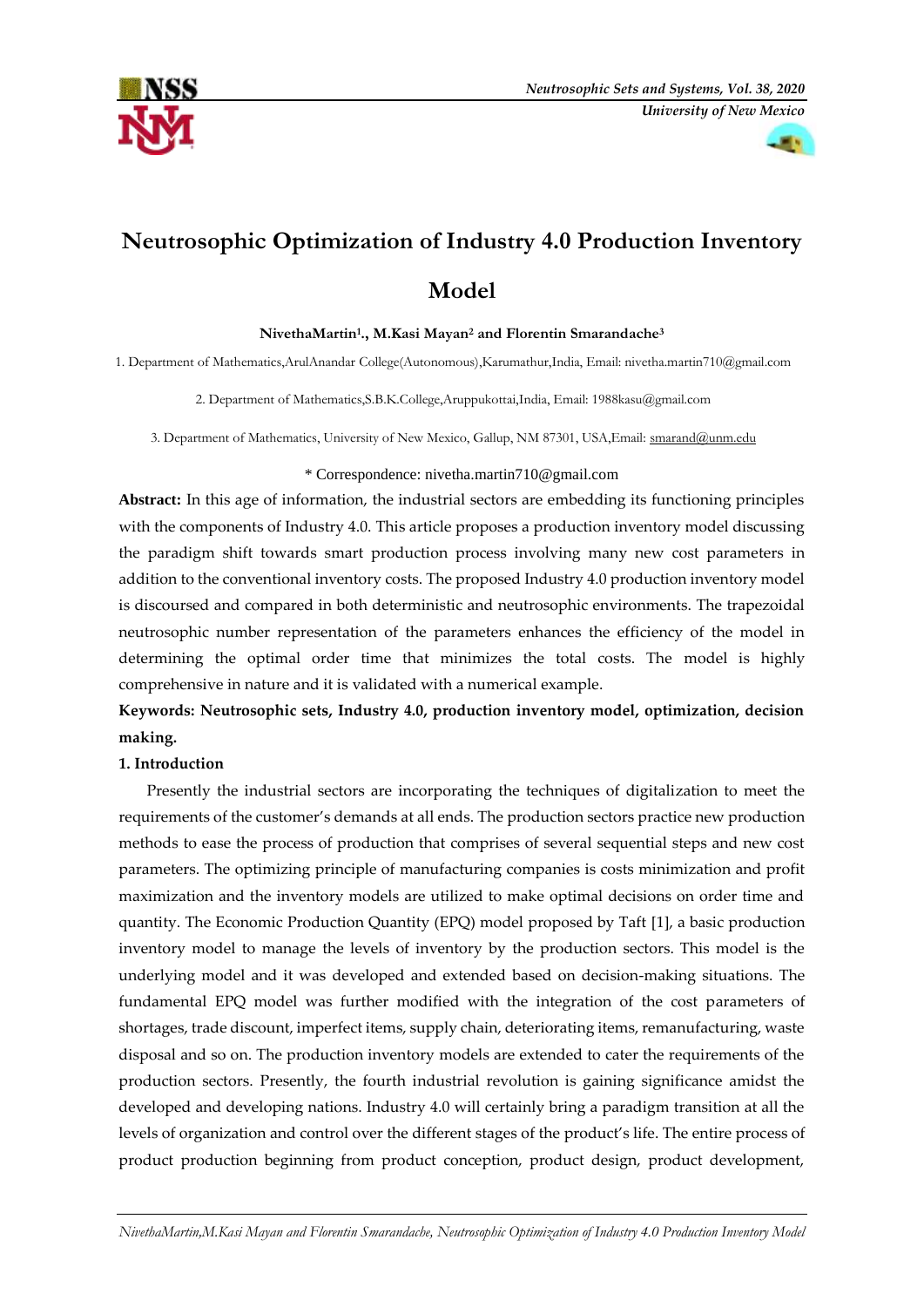initialization of product production, manufacturing of the product, product delivery and ending with

product rework, recycle and disposal will get into the digitalized mode based on customer- centric approach.

The elements of Industry 4.0 are stepping into the production sectors of large, medium and smallsized and at all phases of production processes. Christian Decker et al [2] introduced a cost-benefit model for smart items in the supply chain which is an initial initiative in calculating the advantages of introducing smart items into the network of the supply chain. Andrew Kusiak [3] presented the benefits of smart manufacturing; its core components and the production pattern in future. Fei et al [4] developed IT -driven assistance arranged shrewd assembling with its structure and attributes. Sameer et al [5] introduced a basic audit on keen assembling and Industry 4.0 development models and the suggestions for the entrance of medium and little enterprises. Xiulong et al [6] developed CPS-based smart production system for Industry 4.0 based on the review of the existing literature on smart production systems. Pietro et al [7] built up a digital flexibly chain through the powerful stock and smart agreements. Marc Wins[8] introduced a wide depiction of the highlights of a smart stock administration framework. Souvik et al [9] investigated the savvy stock administration framework dependent on the web of things (Iot). Poti et al [10] introduced the prerequisite examination for shrewd flexibly chain the board for SMEs. Ghadge et al [11] tended to the effect of Industry 4.0 execution on flexibly chains; introduced the benefits and confinements of industry 4.0 in supply chain arrange alongside its cutting-edge headings; clarified the core Industry 4.0 innovations and their business applications and investigated the ramifications of Industry 4.0 with regards to operational and gainful proficiency. Iqra Asghar et al [12] presented a digitalized smart EPQ-based stock model for innovation subordinate items under stochastic failure and fix rate. The above examined stock models are deterministic in nature and the costs boundaries are traditional in nature and they don't mirror the real costs boundaries identified with industry 4.0 components.

In this paper, manufacturing inventory model incorporating a new range of smart costs is formulated, also in this industry 4.0 model, the cost parameters are characterized as neutrosophic sets. This is the novelty of this research work and as for as the literature is concerned, industry 4.0 neutrosophic production inventory models have not been discussed so far and related literature does not exist. Smarandache [13] introduced neutrosophic sets that deal with truth, indeterminacy and falsity membership functions. Neutrosophic sets are widely applied to handle the situations of indeterminacy and it has extensive applications in diverse fields. Sahidul et al [14] developed neutrosophic goal programming for choosing the optimal green supplier, Abdel Nasser [15] used an integrated neutrosophic approach for supplier selection, Lyzbeth [16] constructed neutrosophic decision- making model to determine the operational risks in financial management, Ranjan Kumar et al [17,18] developed neutrosophic multi-objective programming for finding the solution to shortest path problem, Vakkas et al [19] proposed MADM method with bipolar neutrosophic sets.

Abdel-Basst, Mohamed et al [20] has developed neutrosophic decision-making models for effective identification of COVID-19; constructed bipolar neutrosophic MCDM for professional selection [21]; formulated a model to solve supply chain problem using best-worst method [22]and to measure the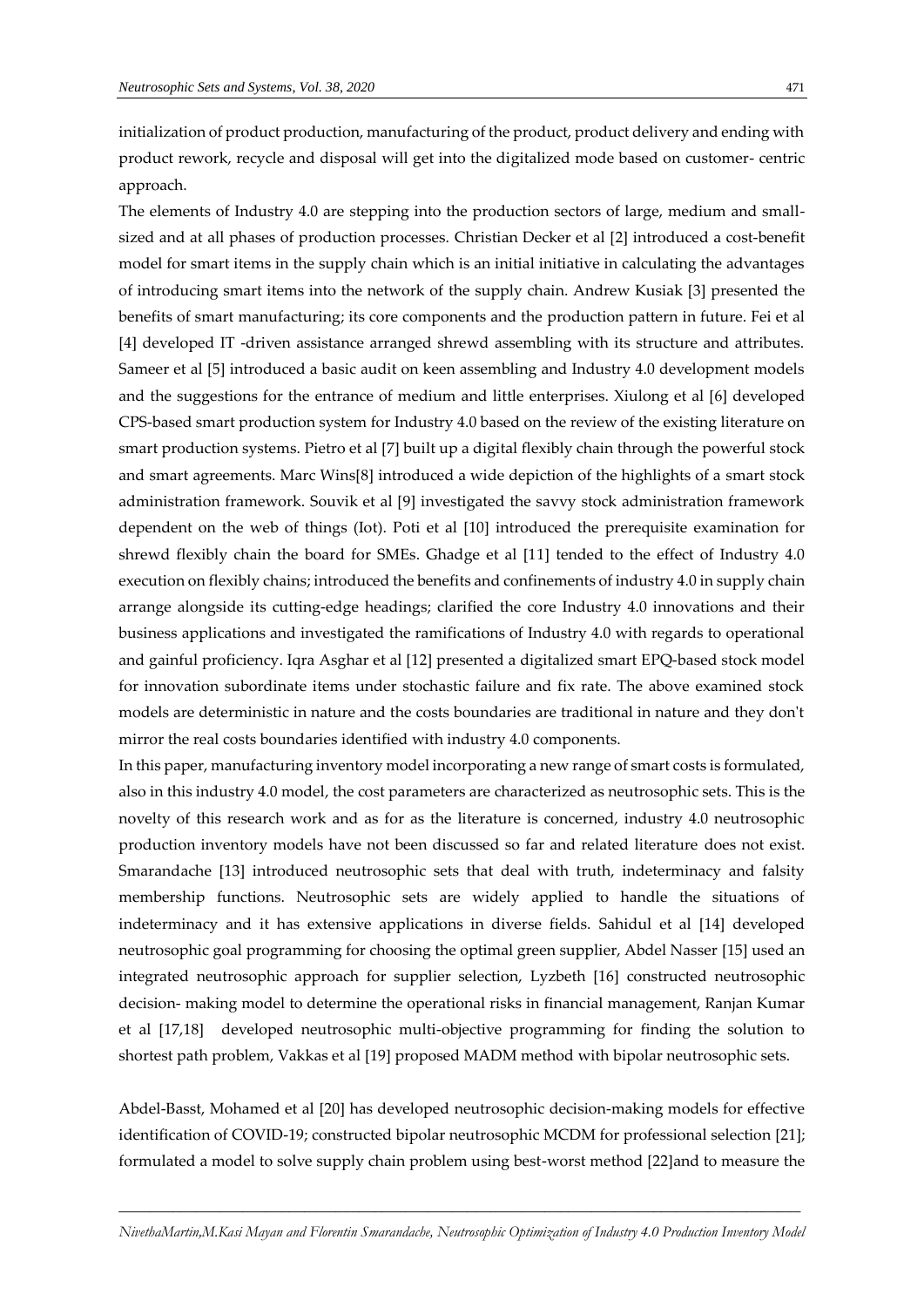financial performance of the manufacturing industries [23]. Also, Abdel-Basset proposed presented a new framework for evaluating the innovativeness of the smart product – service systems [24]. As neutrosophic sets are highly viable, neutrosophic inventory models are formulated by many researchers. Chaitali Kar et al[25] developed inventory model with neutrosophic geometric programming approach. Mullai and Broumi[26] discussed neutrosophic inventory model without shortages, Mullai [27] developed neutrosophic model with price breaks. Mullai et al [28] constructed neutrosophic inventory model dealing with single-valued neutrosophic representation.

In all these neutrosophic inventory models, the cost parameters of the conventional inventory models are represented as neutrosophic sets or numbers, but these models did not discuss any new kind of cost parameters reflecting the transitions in the production processes. But the proposed model reflects the paradigm shift towards smart production process and incorporates new kinds of costs to cater the requirements of smart production inventory model. The industry 4.0 neutrosophic production inventory model with the inclusion of the respective costs to the core elements of smart production systems is highly essential as the existing production sectors are adapting to the environment of smart production set up, but to the best of our knowledge such models are still uncovered. This model primarily focuses on increase productivity and high quality of the product within low investment of finance. The composition of several components of industry 4.0 production inventory model result in diverse costs parameters such as smart ordering cost , internet connectivity initialization cost, holding costs ,smart product design cost, data management cost, customer data analysis cost, supplier data analysis cost, smart technology cost, production monitoring cost, reworking cost, smart training work personnel cost, smart tools purchase cost , smart disposal costs , smart environmental costs, holding cost. The term smart refers to the costs incurred with the integration of digital gadgets to the respective production departments.

The article is structured into the following sections: section 2 consists of the preliminary definitions of neutrosophic sets and its arithmetic operation; section 3 presents the industry 4.0 production inventory model; section 4 validates the proposed model with neutrosophic parameters; section 5 discusses the results and the last section concludes the paper.

#### **2. Basics of Neutrosophic sets and operations**

This section presents the fundamentals of neutrosophic sets, arithmetic operations and defuzzification

#### **2.1 Neutrosophic set [13]**

A neutrosophic set is characterized independently by a truth-membership function  $\alpha(x)$ , an indeterminacy-membership function  $\beta(x)$ , and a falsity-membership function $\gamma(x)$  and each of the function is defined from  $X \rightarrow [0,1]$ 

#### 2.2**Single valued Trapezoidal Neutrosophic Number**

A single valued trapezoidal neutrosophic number  $\tilde{A} = \langle (a, b, c, d) : \rho_{\overline{A}}, \sigma_{\overline{A}}, \tau_{\overline{A}} \rangle$  is a special neutrosophic set on the real number set R, whose truth –membership, indeterminacy-membership, and a falsity –membership is given as follows.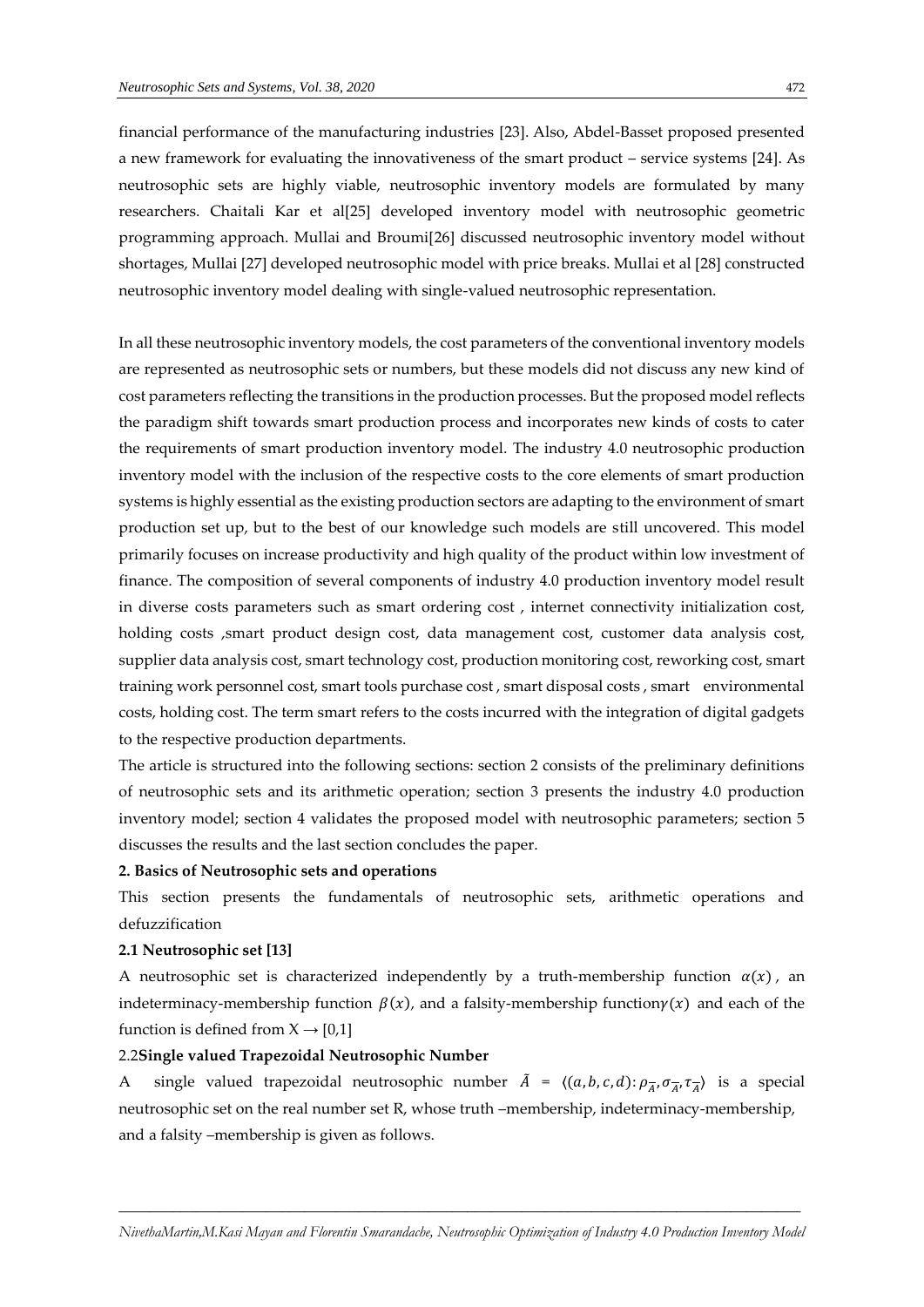$\mu_{\overline{A}}(x) = \begin{cases} (x-a)\rho_{\overline{A}}(b-a) & (a \le x < b) \\ \rho_{\overline{A}} & (b \le x \le c) \\ (d-x)\rho_{\overline{A}}(d-c) & (c < x \le d) \\ 0 & \text{otherwise} \end{cases}$  $\pi_{\overline{A}}(x) = \begin{cases} (b - x + \sigma_{\overline{A}}(x - a)) \vee (b - a) & (\underline{a} \le x < b) \\ \sigma_{\overline{A}} & (\underline{b} \le x \le c) \\ (x - c + \sigma_{\overline{A}}(d - x)) \vee (d - c) & (c < x \le d) \\ 1 & otherwise \end{cases}$  $\varphi_{\overline{A}}(x) = \begin{cases} (b - x + \tau_{\overline{A}} (x - a)) / (b - a) & (\underline{a} \le x < b) \\ \tau_{\overline{A}} & |(\underline{b} \le x \le c) \\ (x - c + \tau_{\overline{A}} (d - x)) / (d - c) & (c < x \le d) \\ 1 & \text{otherwise} \end{cases}$ 

## **2.3. Operations on Single valued Trapezoidal Neutrosophic Numbers**

Let  $\tilde{A} = \langle (a_1, b_1, c_1, d_1) : \rho_{\overline{A}}, \sigma_{\overline{A}}, \tau_{\overline{A}} \rangle$  and  $\tilde{B} = \langle (a_2, b_2, c_2, d_2) : \rho_{\overline{B}}, \sigma_{\overline{B}}, \tau_{\overline{B}} \rangle$  be two single valued trapezoidal neutrosophic numbers and  $\mu \neq 0$ , then

1. 
$$
\vec{A} + \vec{B} = \langle (a_1 + a_2, b_1 + b_2, c_1 + c_2, d_1 + d_2) : \rho_{\vec{A}} \wedge \rho_{\vec{B}}, \sigma_{\vec{A}} \vee \sigma_{\vec{B}}, \tau_{\vec{A}} \vee \tau_{\vec{B}} \rangle
$$
  
\n2.  $\vec{A} - \vec{B} = \langle (a_1 - d_2, b_1 - c_2, c_1 - b_2, d_1 - a_2) : \rho_{\vec{A}} \wedge \rho_{\vec{B}}, \sigma_{\vec{A}} \vee \sigma_{\vec{B}}, \tau_{\vec{A}} \vee \tau_{\vec{B}} \rangle$   
\n
$$
\langle ((a_1a_2, b_1b_2, c_1c_2, d_1d_2) : \rho_{\vec{A}} \wedge \rho_{\vec{B}}, \sigma_{\vec{A}} \vee \sigma_{\vec{B}}, \tau_{\vec{A}} \vee \tau_{\vec{B}} \rangle
$$
\n
$$
\langle (d_1 > 0, d_2 > 0) \rangle
$$
\n3.  $\vec{A} \vec{B} = \begin{cases} \langle (a_1a_2, b_1c_2, c_1c_2, d_1d_2) : \rho_{\vec{A}} \wedge \rho_{\vec{B}}, \sigma_{\vec{A}} \vee \sigma_{\vec{B}}, \tau_{\vec{A}} \vee \tau_{\vec{B}} \rangle & (d_1 > 0, d_2 > 0) \\ \langle (d_1d_2, c_1c_2, b_1b_2, a_1a_2) : \rho_{\vec{A}} \wedge \rho_{\vec{B}}, \sigma_{\vec{A}} \vee \sigma_{\vec{B}}, \tau_{\vec{A}} \vee \tau_{\vec{B}} \rangle & (d_1 < 0, d_2 < 0) \end{cases}$ \n4.  $\vec{A}/\vec{B} =$   
\n
$$
\begin{cases} \langle (a_1/d_2, b_1/c_2, c_1/b_2, d_1/a_2) : \rho_{\vec{A}} \wedge \rho_{\vec{B}}, \sigma_{\vec{A}} \vee \sigma_{\vec{B}}, \tau_{\vec{A}} \vee \tau_{\vec{B}} \rangle & (d_1 < 0, d_2 < 0) \\ \langle (d_
$$

#### **2.4 Defuzzification of Neutrosophic set**

A single valued trapezoidal neutrosophic numbers of the form  $\tilde{A} = \langle (a, b, c, d) ; \rho, \sigma, \tau \rangle$  can be defuzzified by finding its respective score value  $K(\tilde{A})$ 

$$
K(\tilde{A}) = \frac{1}{16} [a + b + c + d] \times (2 + \mu_{\overline{A}} - \pi_{\overline{A}} - \varphi_{\overline{A}}).
$$

#### **3. Model Development**

## **3.1 Assumptions**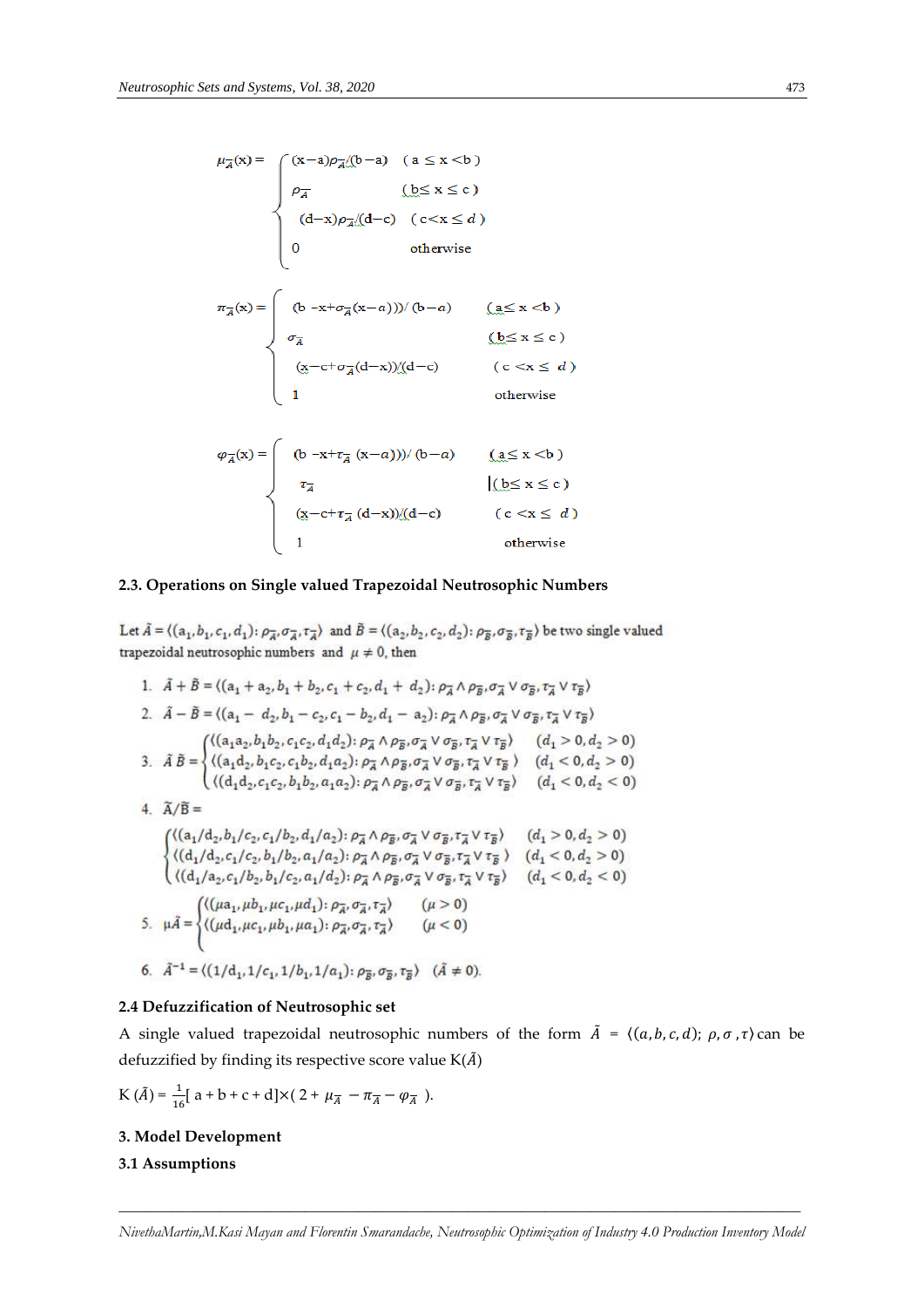Shortages are not allowed. Demand is not deterministic in nature. The products are not of deteriorating type. Planning horizon is infinite. **3.2 Notations** The below notations are used throughout this paper. P – Smart production rate per cycle  $D \rightarrow$  Uniform demand rate per cycle **General Costs** O<sup>s</sup> – Smart Ordering cost Ic–Internet Connectivity Initialization Cost Costs for time period  $0 \le t \le t_1$ PD<sup>s</sup> – Smart Product design cost DM - Data management Cost CD – Customer Data Analysis cost SD – Supplier Data Analysis cost Ts- Smart Technology Cost M – Production Monitoring cost r - defective rate R – Reworking Cost TR<sup>s</sup> – Smart training work personnel cost TO<sup>s</sup> – Smart tools purchase cost **Costs for time period**  $t_1 \le t \le T$ s – disposal rate Ds– Smart disposal costs Es- Smart Environmental costs **Costs common for both the time periods**  H - Holding costs $q(t)$ P-D  $-[D + rs(P-D)]$ 

 $t=0$ 

 $t = t_1$ 

 $t=T$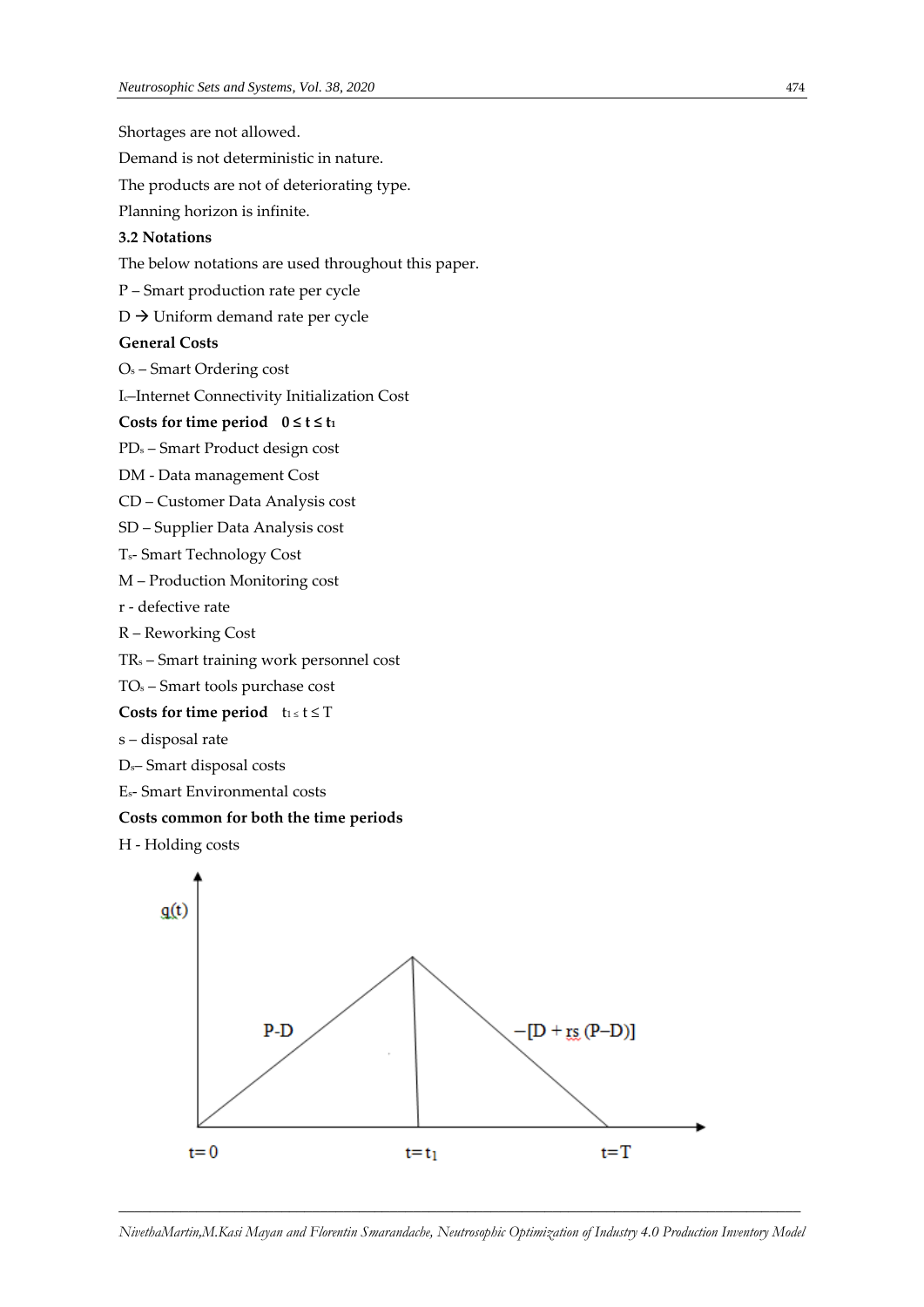If  $q(t)$  represents the inventory level at time t $\in [0, T]$ , so the differential equation for the instantaneous inventory q(t) at any time t over [0, T] is

$$
\frac{dq(t)}{dt} = P - D \t 0 \le t \le t_1 \rightarrow (1)
$$
\n
$$
= -[D + rs (P-D)] \t t_1 \le t \le T (2)
$$
\nWith initial condition q(0) = 0 and\nBoundary condition q(T) = 0\n
$$
\frac{dq(t)}{dt} = P - D
$$
\n
$$
dq(t) = (P - D) dt
$$
\n
$$
q(t) = (P - D) t + c
$$
\nwith initial condition q(0) = 0\n
$$
q(0) = (P - D) 0 + c
$$
\n
$$
0 = c
$$
\n
$$
q(t) = (P - D) t 0 \le t \le t_1 \rightarrow (3)
$$
\nsolving equation (3)\n
$$
\frac{dq(t)}{dt} = - [D + rs (P-D)] \t t_1 \le t \le T
$$
\n
$$
dq(t) = -[D + rs (P-D)] \t t + c
$$
\nWith boundary condition q(T) = 0\n
$$
q(T) = - [D + rs (P-D)] \t T + c
$$
\n
$$
0 = - [D + rs (P-D)] \t T + c
$$
\n
$$
c = [D + rs (P-D)] \t T
$$
\n
$$
q(t) = -[D + rs (P-D)] \t T + c
$$
\n
$$
c = [D + rs (P-D)] \t T + c
$$
\n
$$
c = [D + rs (P-D)] \t T + c
$$
\n
$$
c = [D + rs (P-D)] \t T + c
$$
\n
$$
l = \frac{[D + rs (P-D)]}{P-D} \t l
$$
\n
$$
l = \frac{l_{max}}{P-D}
$$
\n
$$
l = \frac{l_{max}}{P + rs (P-D)}
$$
\n
$$
l = \frac{l_{max}}{P + rs (P-D)}
$$

We adding ,we get

$$
t_1 + T - t_1 = I_{\text{max}} \left[ \frac{1}{(P-D)} + \frac{1}{D + rs(P-D)} \right]
$$
  
\n
$$
T = I_{\text{max}} \left[ \frac{1}{(P-D)} + \frac{1}{D + rs(P-D)} \right]
$$
  
\n
$$
T = I_{\text{max}} \left[ \left( \frac{P + (P-D)rs}{P-D[D + rs(P-D)]} \right) \right]
$$

*\_\_\_\_\_\_\_\_\_\_\_\_\_\_\_\_\_\_\_\_\_\_\_\_\_\_\_\_\_\_\_\_\_\_\_\_\_\_\_\_\_\_\_\_\_\_\_\_\_\_\_\_\_\_\_\_\_\_\_\_\_\_\_\_\_\_\_\_\_\_\_\_\_\_\_\_\_\_\_\_\_\_\_\_\_\_\_\_*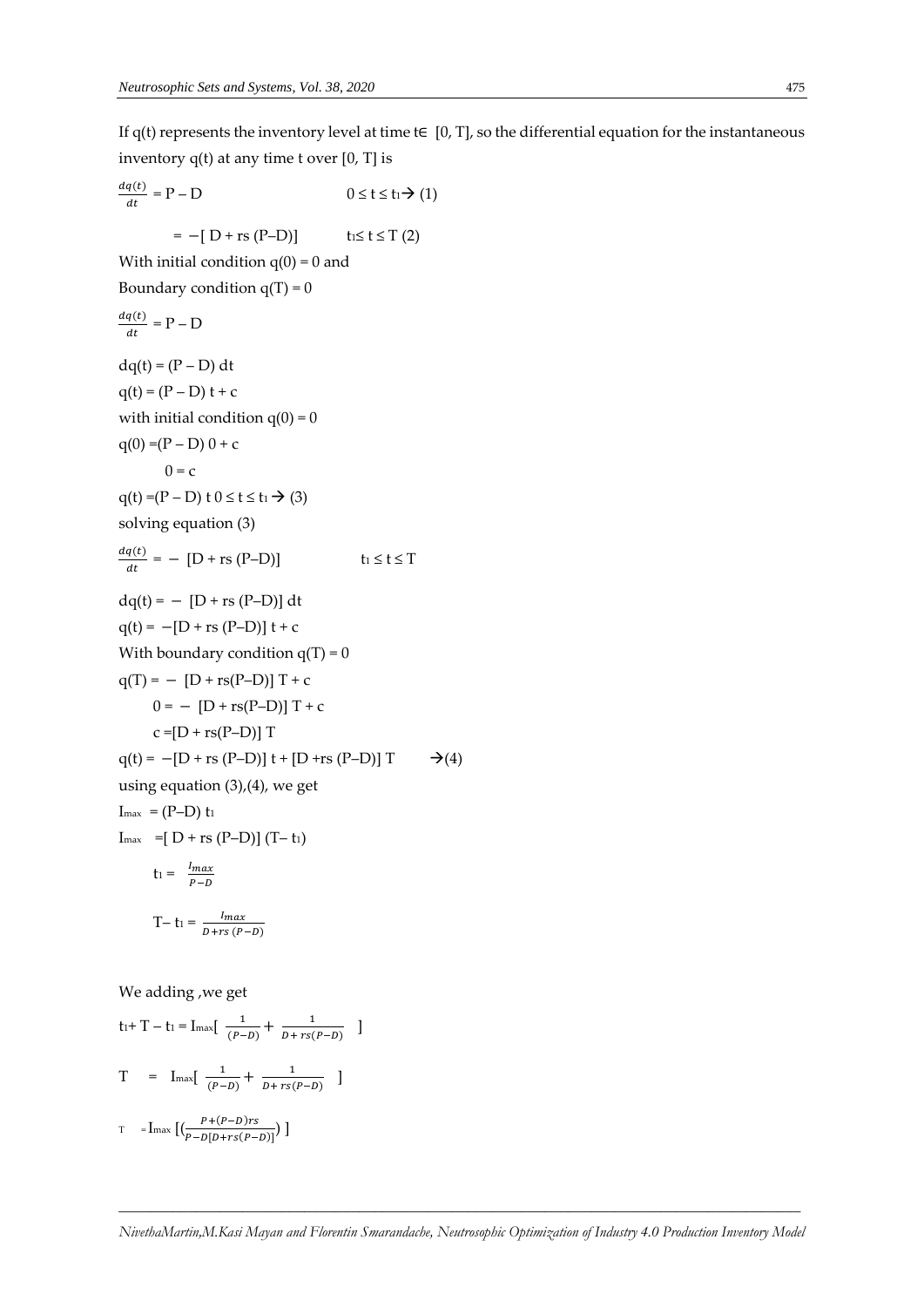$\text{Imax} = \left[\frac{P-D[D+rs(P-D)}{P+(P-D)rs}\right]$  T

Smart product design cost =  $\text{PD}_s \int_0^{t_1} q(t) dt$ <br>=  $\text{PD}_s \int_0^{t_1} (P - D) t dt$ 

$$
= \frac{p_{D_S}}{2} [ \text{ P-D } (\frac{D + rs(P - D)}{P + (P - D)rs}T)^2 ]
$$

Data management cost = DM  $\int_0^{t_1} q(t) dt$ 

$$
= \text{DM} \int_0^{t_1} (P - D) t dt
$$

$$
= \frac{DM}{2} \left[ \text{ P-D} \left( \frac{D + rs(P - D)}{P + (P - D)rs} T \right)^2 \right]
$$

Customer data analysis cost = CD  $\int_0^{t_1} q(t) dt$ 

$$
= CD \int_0^{t_1} (P - D) t dt
$$

$$
= \frac{cD}{2} [P-D \left( \frac{D + rs(P - D)}{P + (P - D)rs} T \right)^2]
$$

Supplier data analysis cost = SD  $\int_0^{t_1} q(t) dt$ 

$$
= SD \int_0^{t_1} (P - D) t dt
$$

$$
= \frac{SD}{2} [PD \left( \frac{D + rs(P - D)}{P + (P - D)rs} T \right)^2]
$$

Smart Technology cost =  $\mathrm{T_s}\!\!\int_0^{t_1}q(t)dt$ 

$$
=Ts\int_0^{t_1}(P-D)tdt
$$

$$
=\frac{T_s}{2}\left[P-D\left(\frac{D+rs(P-D)}{P+(P-D)rs}T\right)^2\right]
$$

Production Monitoring cost = M  $\int_0^{t_1} q(t) dt$ 

$$
= \mathbf{M} \int_0^{t_1} (P - D) t dt
$$

$$
= \frac{M}{2} [\mathbf{P} \cdot \mathbf{D} \left( \frac{D + r s (P - D)}{P + (P - D) r s} T \right)^2]
$$

Reworking cost = R  $\int_0^{t_1} q(t) dt$ 

$$
= R \int_0^{t_1} (P - D) t dt
$$
  
=  $\frac{R}{2}$  [ P-D ( $\frac{D + rs(P - D)}{P + (P - D)rs}T$ )<sup>2</sup>]

Smart training work personal cost =  $\text{TR}_\text{s} \int_0^{t_1} q(t) dt$  $=$  TRs $\int_0^{t_1} (P-D)t dt$ 

$$
= \frac{TR_S}{2} [ \text{ P-D} \left( \frac{D + rs(P - D)}{P + (P - D)rs} T \right)^2 ]
$$

Smart tools purchase cost = TO<sub>s</sub> $\int_0^{t_1} q(t) dt$ <br>= TO<sub>s</sub> $\int_0^{t_1} (P - D) t dt$ 

$$
= \text{TO}_s \int_0^{t_1} (P - D) t dt
$$
  
=  $\frac{T O_s}{2} [\text{ P-D } (\frac{D + rs(P - D)}{P + (P - D)rs}T)^2]$ 

Smart disposal cost =  $\mathbf{D}_s \int_{t_1}^T q(t) dt$ 

$$
=D_{\rm s}\int_{t_1}^T D + rs(P - D) t dt
$$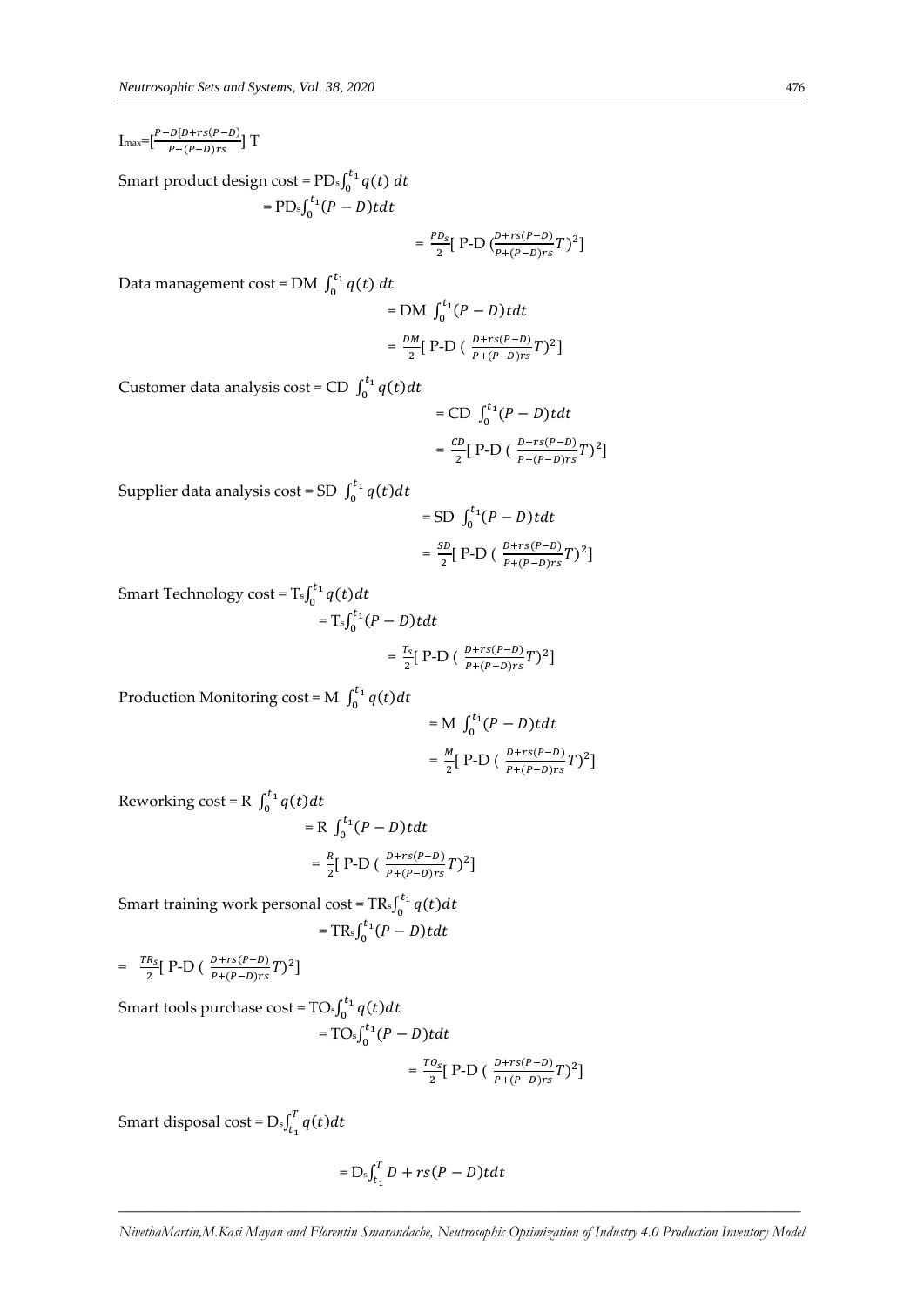$$
= \frac{D_S}{2} \left[ D + rs(P - D) \left( \frac{(P - D)}{P + (P - D)rs} T \right)^2 \right]
$$

Smart Environmental cost =  $\mathrm{E}\mathrm{s}\!\int_{t_{1}}^{T}q(t)dt$ 

$$
= \mathcal{E}_s \int_{t_1}^T D + rs(P - D) t dt
$$

$$
= \frac{E_s}{2} \left[ D + rs(P - D) \left( \frac{(P - D)}{P + (P - D)rs} T \right)^2 \right]
$$

∴Holding cost =C<sub>1</sub>  $\int_0^{t_1} q(t) dt$  +  $\int_0^{t_1} q(t)dt + \int_{t_1}^T q(t)dt$ 

$$
= C_1 \left[ (P-D) \frac{t_1^2}{2} + [D + rs(P - D)] \frac{(T-t_1)^2}{2} \right]
$$

$$
= \frac{C_1}{2} \left[ \frac{P - D[D + rs(P - D)]}{P + (P - D)rs} \right] T^2
$$

∴**Total Cost** = Smart Ordering cost + Internet Connectivity Initialization Cost+ Holding Costs +Smart Product design cost+ Data management Cost+ Customer Data Analysis cost+ Supplier Data Analysis cost+ Smart Technology Cost+ Production Monitoring cost+ Reworking Cost+ Smart training work personnel cost+ Smart tools purchase cost + Smart disposal costs + Smart Environmental costs

= O<sub>s</sub> + L<sub>c</sub>
$$
\frac{C_1}{2}
$$
  $\frac{P-D[D+rs(P-D)]}{P+(P-D)rs}$   $\frac{1}{2}[P-D(\frac{p+rs(P-D)}{P+(P-D)rs}T)^2] +$   
\n $\frac{DM}{2}[P-D(\frac{p+rs(P-D)}{P+(P-D)rs}T)^2] + \frac{CD}{2}[P-D(\frac{p+rs(P-D)}{P+(P-D)rs}T)^2] +$   
\n $\frac{SD}{2}[P-D(\frac{p+rs(P-D)}{P+(P-D)rs}T)^2] + \frac{TS}{2}[P-D(\frac{p+rs(P-D)}{P+(P-D)rs}T)^2] +$   
\n $\frac{M}{2}[P-D(\frac{r+rs(r-r)}{r+(r-r)+r}r)^2] + \frac{rs}{2}[P-D(\frac{r+rs(r-r)}{r+(r-r)+r}r)^2] +$   
\n $\frac{rr}{2}[P-D(\frac{r+rs(r-r)}{r+(r-r)+r}r)^2] + \frac{rr}{2}[P-D(\frac{r+rs(r-r)}{r+(r-r)+r}r)^2] +$   
\n $\frac{rr}{2}[P-D(\frac{r+rs(r-r)}{r+(r-r)+r}r)^2] + \frac{rr}{2}[P-D(\frac{r+rs(r-r)}{r+(r-r)+r}r)^2] +$   
\n $\frac{rr}{2}[r + \tau \tau(\tau - \tau) - (\frac{(r-r)}{\tau+(\tau - \tau)+r}r)^2] + \frac{rr}{2}[r + \tau \tau(\tau - \tau) - (\frac{(r-r)}{\tau+(\tau - \tau)+r}r)^2]$   
\n $= O_s + L_t + \frac{rr}{2} [\frac{r-r(r+s(r(r-r))}{r+(r-r)+r}r]^2] + [P-D(\frac{r+s(r(r-r))}{r+(r-r)+r}r)^2] [\frac{rr}{2} + \frac{rr}{2} + \frac{rr}{2} + \frac{rr}{2} + \frac{rr}{2} + \frac{rr}{2} + \frac{rr}{2} + \frac{rr}{2} + \frac{rr}{2} +$   
\n $\frac{rr}{2}[r + \tau(\tau - \tau) - (\frac{(r-r)}{r+(r-r)+r}r)^2] + \frac{rr}{2}[P-D(\frac{r+s(r-r)}{r+(r-r)+r}r)^2] [\frac{rr}{2} + \frac{rr}{2} + \frac{rr}{2} + \frac{$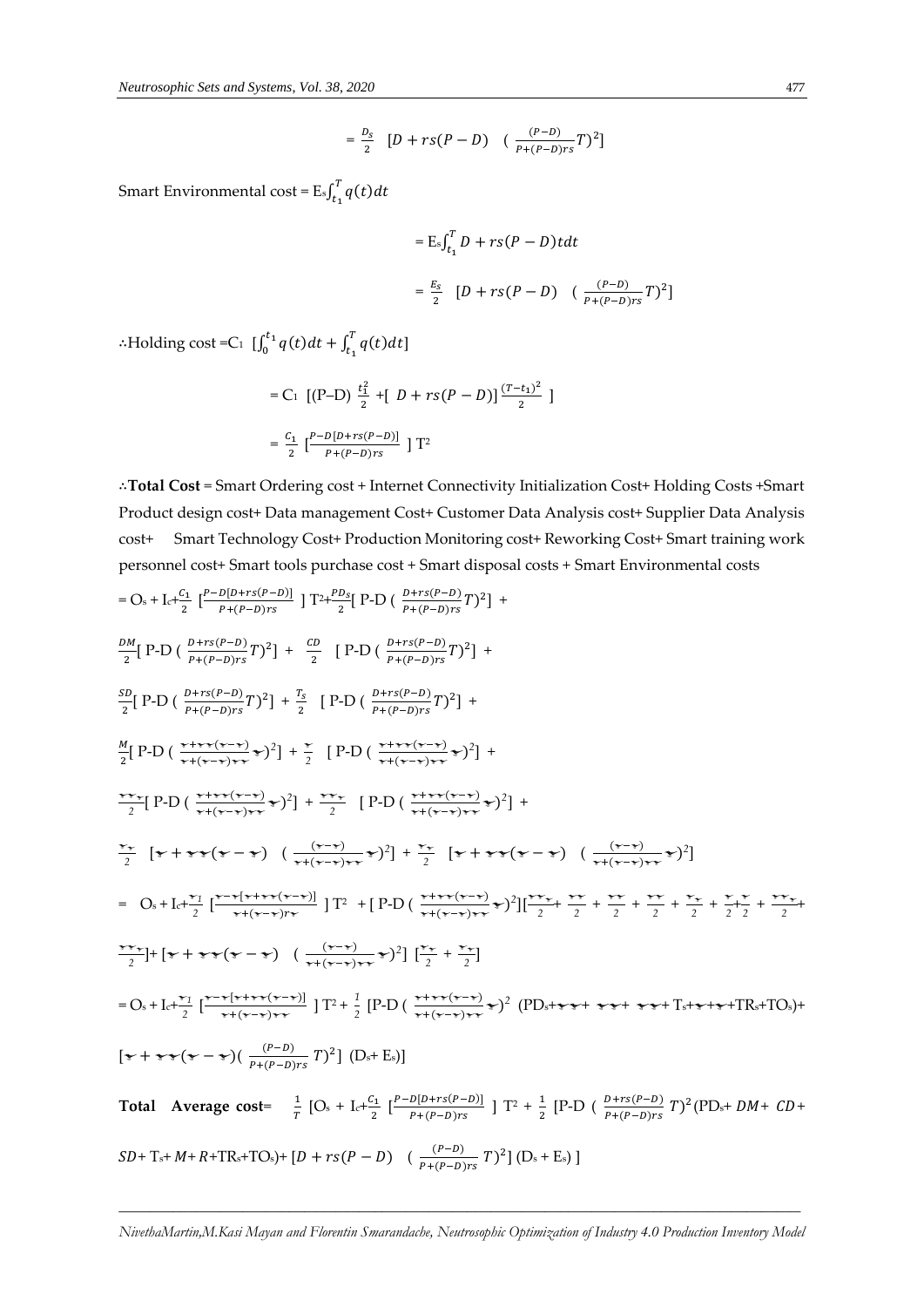$$
=\frac{o_s}{r}+\frac{l_c}{r}+\frac{c_1}{2}\,[\frac{P-D[D+rs(P-D)]}{P+(P-D)rs}\,]\,T+\frac{1}{2}\,[\text{P-D}\,\,(\,\frac{D+rs(P-D)}{P+(P-D)rs})^2\,T(\text{PD}_s+DM+\,CD+\,SD+\,Ts+M+R+TR_s\,+T\text{O}_s)+
$$

$$
[D + rs(P - D) \quad (\frac{(P - D)}{P + (P - D)rs})^2 T](D_s + E_s)]
$$

So the Classical EPQ model is

Min TAC (T) = 
$$
\frac{0_s}{T} + \frac{l_c}{T} + \frac{c_1}{2} \left[ \frac{P - D[D + rs(P - D)]}{P + (P - D)rs} \right]
$$
 T +  $\frac{1}{2} \left[ P - D \left( \frac{D + rs(P - D)}{P + (P - D)rs} \right)^2 \right]$  (PDs + DM + CD + SD +

T<sub>s</sub>+M+R+TR<sub>s</sub>+TO<sub>s</sub>)+[D + rs(P – D) 
$$
(\frac{(P-D)}{P+(P-D)rs})^2T[(D_s + E_s)]
$$

Such that  $T > 0$ 

We can show that TAC(T) will be minimum for

$$
T^* = \sqrt{\frac{2(O_S + I_c)}{C_1 \left[\frac{P - D[D + rs(P - D)]}{P + (P - D)rs}\right] + [P - D(\frac{D + rs(P - D)}{P + (P - D)rs})^2 (PD_S + DM + CD + SD + T_S + M + R + TR_S + TO_S) + [D + rs(P - D)(\frac{(P - D)}{P + (P - D)rs})^2](D_S + E_S)]}}
$$

TAC\* (T\* ) and the contract of the contract of  $\mathcal{L} =$ 

$$
\sqrt{\frac{2(O_s + I_c) + C_1 \left[\frac{P - D[D + rs(P - D)]}{P + (P - D)rs}\right] + [P - D \left(\frac{D + rs(P - D)}{P + (P - D)rs}\right)^2 (PD_s + DM + CD + SD + T_s + MR_s + TO_s) + [D + rs(P - D) \left(\frac{(P - D)}{P + (P - D)rs}\right)^2](D_s + E_s)]}
$$

#### **4.Illustration**

To validate the developed model, an inventory system with the below characteristics is taken into consideration

Smart production rate per cycle = Rs.500unit/per month , Uniform demand rate per cycle = Rs.250/month, Smart Ordering cost =Rs.310/run, Internet Connectivity Initialization Cost = Rs.370/year, Smart Product design cost = Rs.25/unit, Data management Cost = Rs.50/unit, Customer Data Analysis cost = Rs.45/unit, Supplier Data Analysis cost = Rs.25/unit, Smart Technology Cost = Rs.15/unit, Production Monitoring cost = Rs.45/unit, defective rate = Rs.1, Reworking Cost = Rs.22/run, Smart training work personnel cost = Rs.30/unit, Smart tools purchase cost= Rs.10/unit, disposal rate = Rs. 3/unit, Smart disposal costs = Rs. 5/unit, Smart Environmental costs = Rs.7/unit, Holding costs = Rs.1/unit/year. Find the time interval and find the total average cost.

The value of T\* and TAC(T\*) is 0.179 and Rs.208.39 respectively

This model can be validated with the single valued neutrosophic trapezoidal fuzzy value representations as follows,

 $D = \langle (250,350,450,550):0.7,0.2,0.1 \rangle$ 

Os= 〈(350,450,550,650):0.9,0.3,0.1〉

Ic= 〈(550,650,750,850):0.8,0.3,0.4〉

 $PDs = \langle (25,35,45,55): 0.7, 0.3, 0.2 \rangle$ 

DM = 〈(65,75,85,95):0.9,0.3,0.4〉

CD = 〈(55,65,75,85):0.8,0.1,0.2〉

 $SD = \langle (20, 30, 40, 50) : 0.8, 0.3, 0.2 \rangle$ 

 $Ts = \langle (15, 18, 22, 24); 0.7, 0.1, 0.2 \rangle$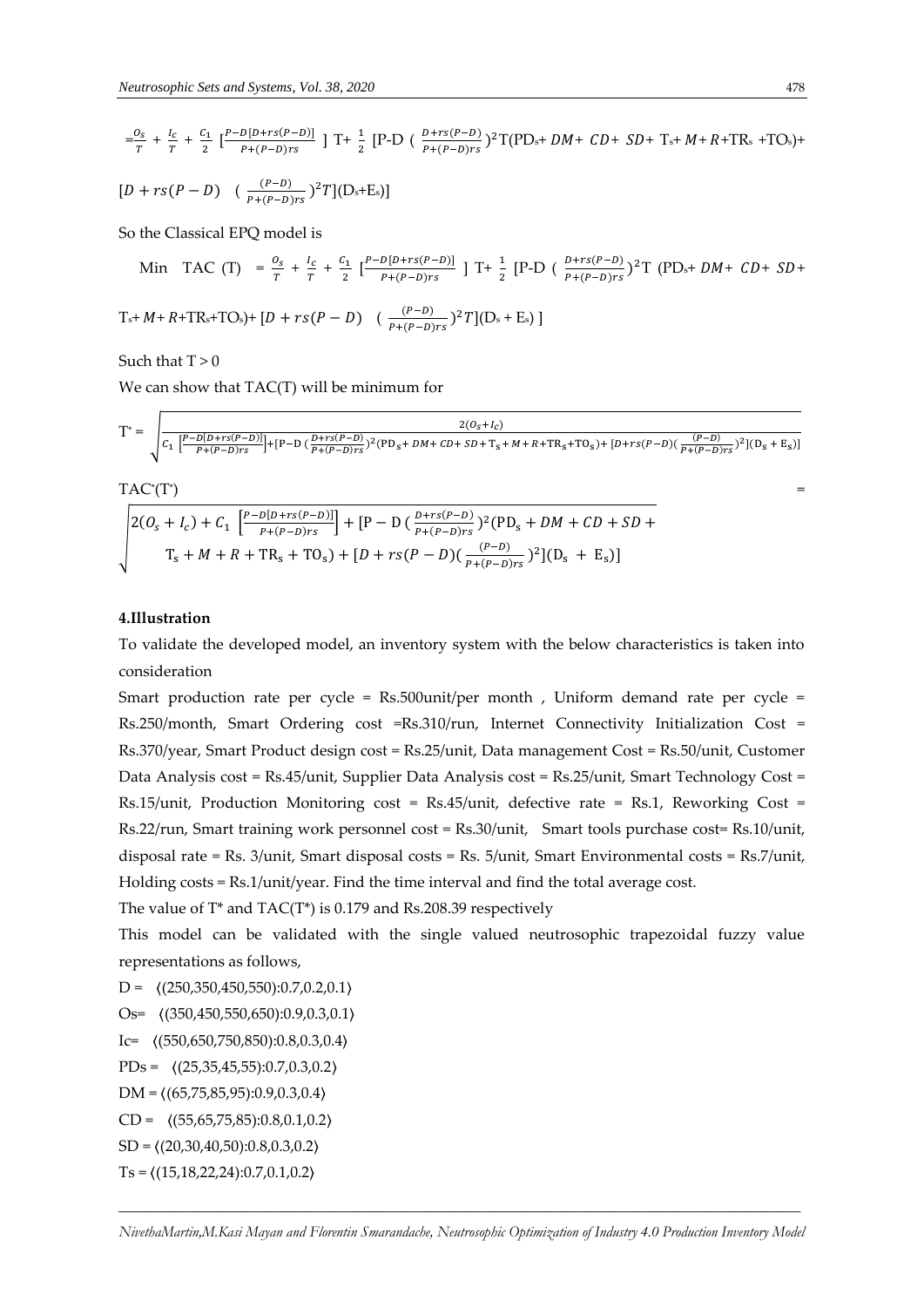$M = \langle (60, 70, 80, 90); 0.7, 0.2, 0.4 \rangle$ r= 〈(1,1.5,2.5,3):0.9,0.1,0.2〉  $R = \langle (20, 25, 35, 40): 0.8, 0.2, 0.1 \rangle$ TRs =〈(35,45,55,65):0.7,0.1,0.3〉 TOs= 〈(8,12,16,20):0.7,0.1,0.4〉  $S = \langle (3,4,6,8): 0.8, 0.1, 0.4 \rangle$ Ds= 〈(5,7,9,11):0.7,0.2,0.3〉 Es=  $\langle (6,9,12,15):0.8,0.2,0.3 \rangle$  $C_1 = \langle (1,1.5,2.5,3):0.9,0.3,0.2 \rangle$ The value of  $T^* = 0.178$  and  $TAC^*(T^*) = 210.29$ 

#### **5. Discussion**

A neutrosophic production inventory model incorporating the costs parameters of industry 4.0 is developed together with the presentation of its conceptual framework. Several key benefits of neutrosophic production inventory model have been emphasized in this paper, together with the additional cost parameters. Another point of discussion is the usage of the production inventory model to find the feasible time to place orders that confines the total expenses. The representation of these costs parameters as single valued trapezoidal neutrosophic number tackles the conditions of uncertainty.

The constructed manufacturing inventory model is validated with deterministic parameters and neutrosophic parameters. The optimal time that yields minimum costs is nearly equal in both the cases of deterministic and neutrosophic validation. The neutrosophic representation makes this model more comprehensive. In this paper shortages are not allowed, the products are not of deteriorating type, planning horizon is infinite. The developed model can be extended to neutrosophic production inventory model with shortages and deteriorating items. This model primarily focuses on increases productivity of high-quality products within low investment of finance. The discussion is summarized as follows, a novel neutrosophic production inventory model is developed with the cost parameters pertaining to the fourth industrial revolution. This proposed model will certainly assist the production sectors to incorporate new types of costs. A deeper investigation on the effects of our decision making is clearly an obligation for upcoming work.

### **6. Conclusion**

The proposed industry 4.0 inventory model is a novel approach integrating the concept of smart production principles, and neutrosophic representations of cost parameters. This model is an underlying smart production model and this model can be further developed based on the needs of the production sectors. The proposed model is pragmatic in nature and it can be extended by including the concepts of customer acquisition and product propagation with additional cost parameters. These models will certainly unveil the new requirements of production scenario to meet the demands of the customers of this information age. The model constructed in this paper presents the present need of the production environment and it will certainly assist the decision makers to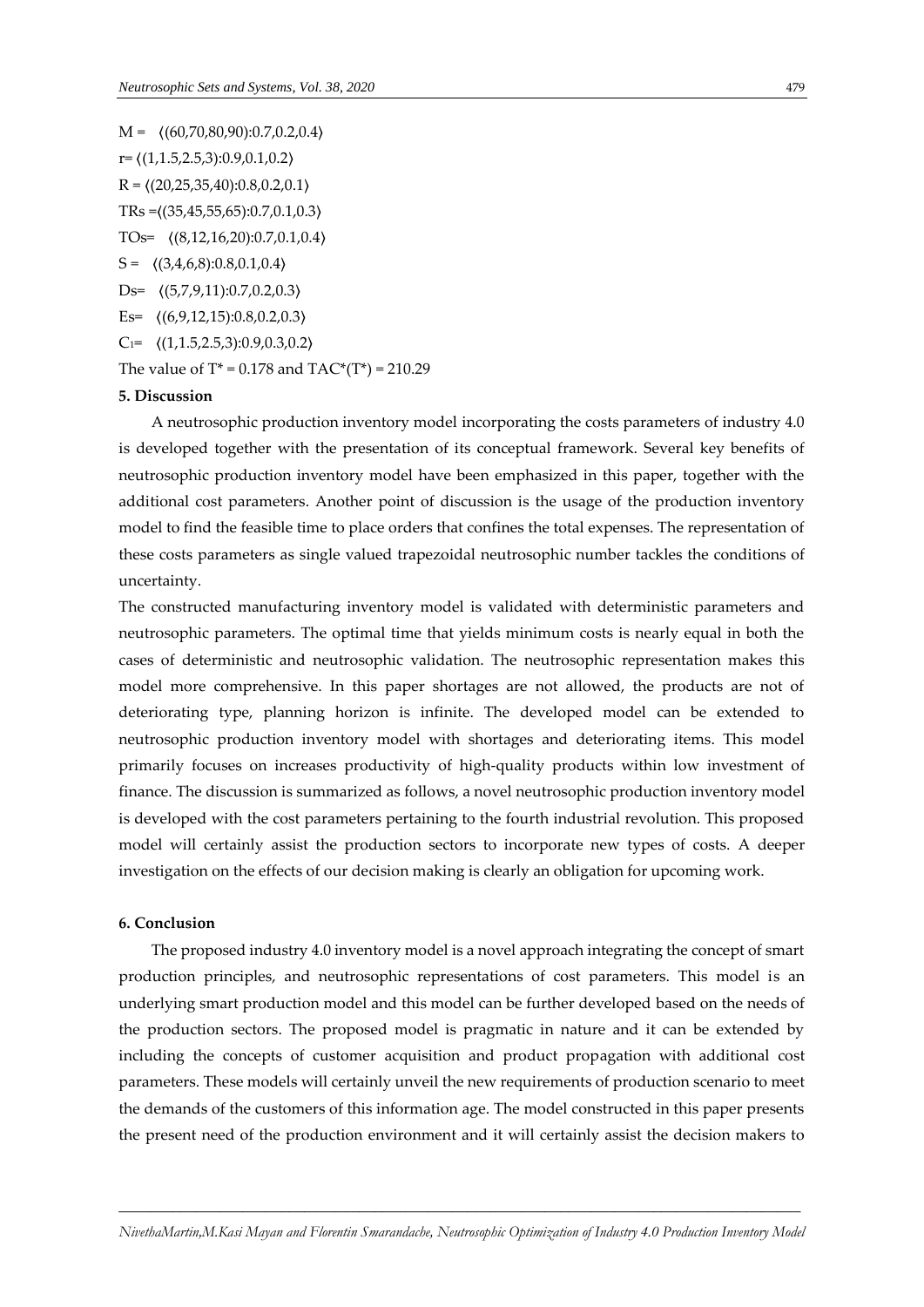optimize profit. The cost parameters of this model can be scaled to the requirements of small and medium sized enterprises which could be the future work.

#### **References**

- 1. Taft.E.W. "The Most Economical Production Lot." The Iron Age, 1918, vol. 101,1410-1412.
- 2. Christian Decker. "Cost-Benefit Model for Smart Items in the Supply Chain. The Internet of Things." Lecture Notes in Computer Science, 2008,vol. 4952. Springer, Berlin, Heidelberg.
- **3.** AndrewKusiak . "Smart manufacturing." International Journal of Production Research, 2018,vol.56:1- 2, 508-517
- 4. Fei Tao. Quinglin Qui. "New IT Driven Service-Oriented Smart Manufacturing: Framework and Characteristics." IEEE Transactions on Systems, Man, and Cybernetics: Systems,2019,vol. 49, no. 1,81- 91.
- 5. Sameer Mittal, Muztoba AhmadKhan, DavidRomero,ThorstenWuesta. "A Critical Review of Smart Manufacturing & Industry 4.0 Maturity Models: Implications for Small and Medium-sized Enterprises (SMEs) ". Journal of Manufacturing Systems,2018,vol.49.194-214.
- *6.* Xiulong,Liu. "CPS-Based Smart Warehouse for Industry 4.0: A Survey of the Underlying Technologies". Computers ,2018*, vol.* 7*,1-17.*
- 7. Pietro De Giovanni. "Digital Supply Chain through Dynamic Inventory and Smart Contracts''. Mathematics, 2019, vol .7,Issue -12, 1235.
- 8. Marc wins. "Features of a smart inventory management system''.[https://www.supplychain](https://www.supplychain-academy.net/smart-inventory-management-system/)[academy.net/smart-inventory-management-system/](https://www.supplychain-academy.net/smart-inventory-management-system/)
- 9. Souvik Paul, Atrayee Chatterjee, Digbijay Guha, "The study of smart inventory management system based on the internet of things (Iot)''.International Journal on Recent Trends in Business and Tourism ,(2019),Vol. 3 (3) ,1-10.
- 10. Manuel Woschank, Poti Chaopaisarn. "Requirement Analysis for SMART Supply Chain Management for SMEs''. Proceedings of the International Conference on Industrial Engineering and Operations Management Bangkok, Thailand , March 5-7, *2019*. © IEOM Society.
- 11. Ghadge A, Merve Er Kara, Hamid Moradlou, Mohit Goswami. "The impact of Industry 4.0 implementation on supply chains". Journal of Manufacturing Technology Management, (10.1108/JMTM-10-2019-0368), Accepted. 2020,Vol. 31, Issue 4
- 12. Iqra Asgha ."An Automated Smart EPQ-Based Inventory Model for Technology-Dependent Products under Stochastic Failure and Repair Rate''. Symmetry, 2020, Vol. 12, 388.
- 13. Smarandache.''Neutrosophic sets that deal with truth, indeterminacy and falsity membership functions".Article in International Journal of Pure and Applied Mathematics [https://www.researchgate.net/publication/268444118.](https://www.researchgate.net/publication/268444118) 2005, Vol. 24(3) , 287-297.
- 14. Sahidul Islam and Sayan Chandra Deb . ''Neutrosophic Goal Programming Approach to A Green Supplier Selection Model with Quantity Discount''. Neutrosophic Sets and Systems, 2019, Vol. 30, pp. 98-112. DOI: 10.5281/zenodo.3569653.